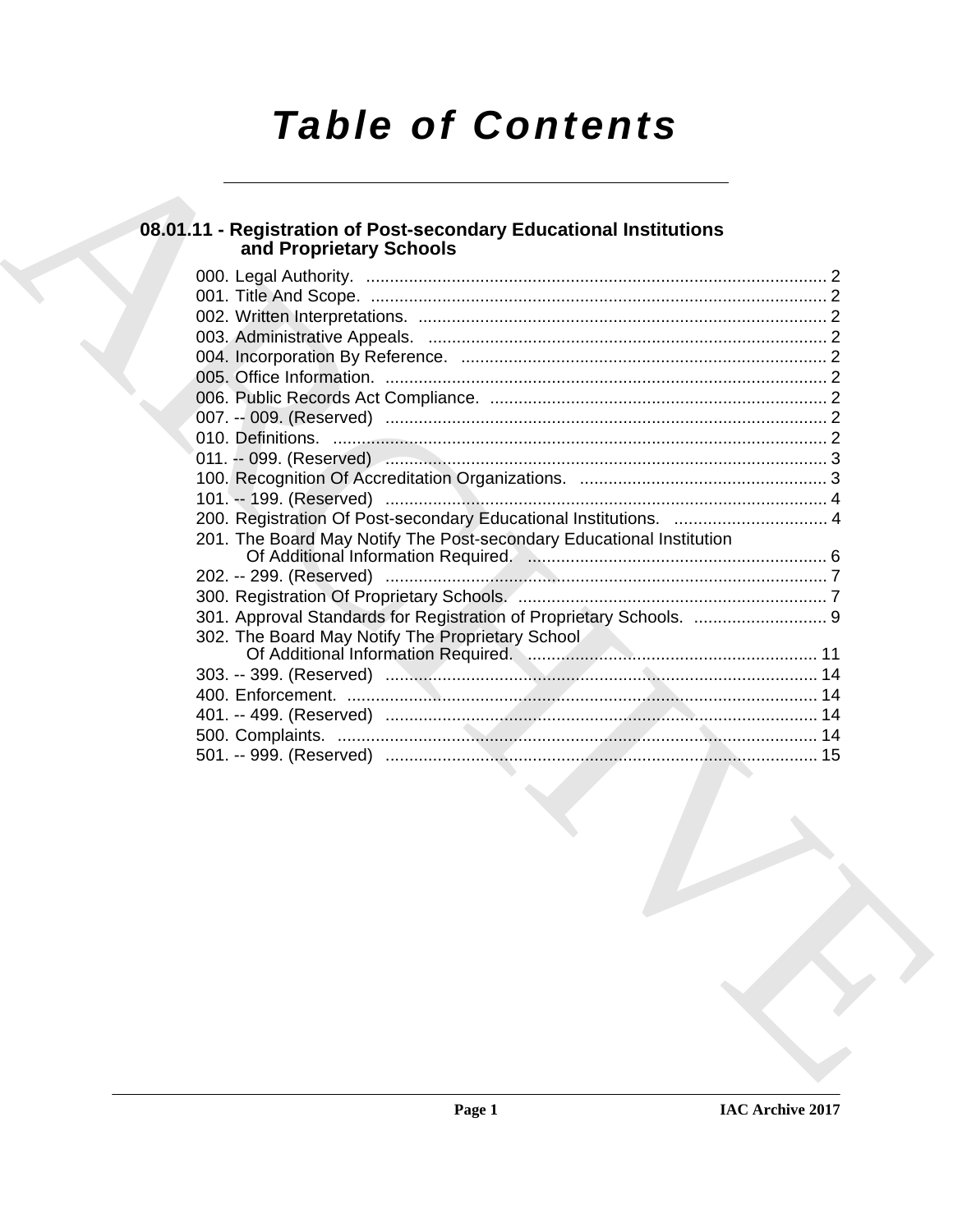#### **IDAPA 08 TITLE 01 CHAPTER 11**

#### <span id="page-1-0"></span>**08.01.11 - REGISTRATION OF POST-SECONDARY EDUCATIONAL INSTITUTIONS AND PROPRIETARY SCHOOLS**

#### <span id="page-1-1"></span>**000. LEGAL AUTHORITY.**

The following rules are made under authority of Sections 33-105, 33-107, 33-2402, and 33-2403, Idaho Code, to implement the provisions of Chapter 24, Title 33, Idaho Code. (4-9-09) implement the provisions of Chapter 24, Title 33, Idaho Code.

#### <span id="page-1-2"></span>**001. TITLE AND SCOPE.**

**01. Title**. This rule shall be cited as IDAPA 08.01.11, "Registration of Post-secondary Educational pns and Proprietary Schools." (4-9-09) Institutions and Proprietary Schools."

**GHAPTER 11**<br> **GENERATION OF PERSON AND PROFESSION SCHOOLS**<br> **CONTRATION AND PROPERTIES SCHOOLS**<br> **CONTRATION AND PROPERTIES SCHOOLS**<br> **CONTRATION AND PROPERTIES SCHOOLS**<br> **CONTRATION CONTRATION AND PROPERTIES** SCHOOLS FO **Scope**. This rule sets forth the registration requirements for post-secondary educational institutions that are required to register with the Idaho State Board of Education ("Board") under Section 33-2402, Idaho Code, and for proprietary schools required to register with the Board under Section 33-2403, Idaho Code. In addition, this rule describes the standards and criteria for Board recognition of accreditation organizations, for registration purposes. (4-9-09)

#### <span id="page-1-3"></span>**002. WRITTEN INTERPRETATIONS.**

There are no written interpretations of this rule. (4-9-09) (4-9-09)

#### <span id="page-1-4"></span>**003. ADMINISTRATIVE APPEALS.**

The Administrative Procedures Act, Chapter 52, Title 67, Idaho Code, applies to any denial of registration of any post-secondary educational institution or proprietary school. Hearings and appeals shall be governed according to the provisions of IDAPA 04.11.01, "Idaho Rules of Administrative Procedure of the Attorney General." (4-9-09)

#### <span id="page-1-5"></span>**004. INCORPORATION BY REFERENCE.**

There are no documents incorporated by reference. (4-9-09)

#### <span id="page-1-6"></span>**005. OFFICE INFORMATION.**

**01. Office Hours**. The offices of the Board are open from 8 a.m. to 5 p.m., except Saturday, Sunday (4-9-09) and legal holidays.

**02. Mailing Address**. The mailing address of the Board is P.O. Box 83720, Boise, Idaho 83720-0037. (4-9-09)

**03. Street Address**. The offices of the Board are located at 650 W. State Street, Boise, Idaho. (4-9-09)

- **04. Telephone**. The telephone number of the Board is (208) 334-2270. (4-9-09)
- **05. Facsimile**. The facsimile number of the Board is (208) 334-2632. (4-9-09)

**06. Electronic Address**. The electronic address of the Board of Education at www.boardofed.idaho.gov.

#### <span id="page-1-7"></span>**006. PUBLIC RECORDS ACT COMPLIANCE.**

This rule is subject to the provisions of the Public Records Act, Title 74, Chapter 1, Idaho Code. (4-9-09)

### <span id="page-1-8"></span>**007. -- 009. (RESERVED)**

#### <span id="page-1-9"></span>**010. DEFINITIONS.**

<span id="page-1-11"></span><span id="page-1-10"></span>**01.** Accredited. Defined in Section 33-2401(1), Idaho Code, and means that a post-secondary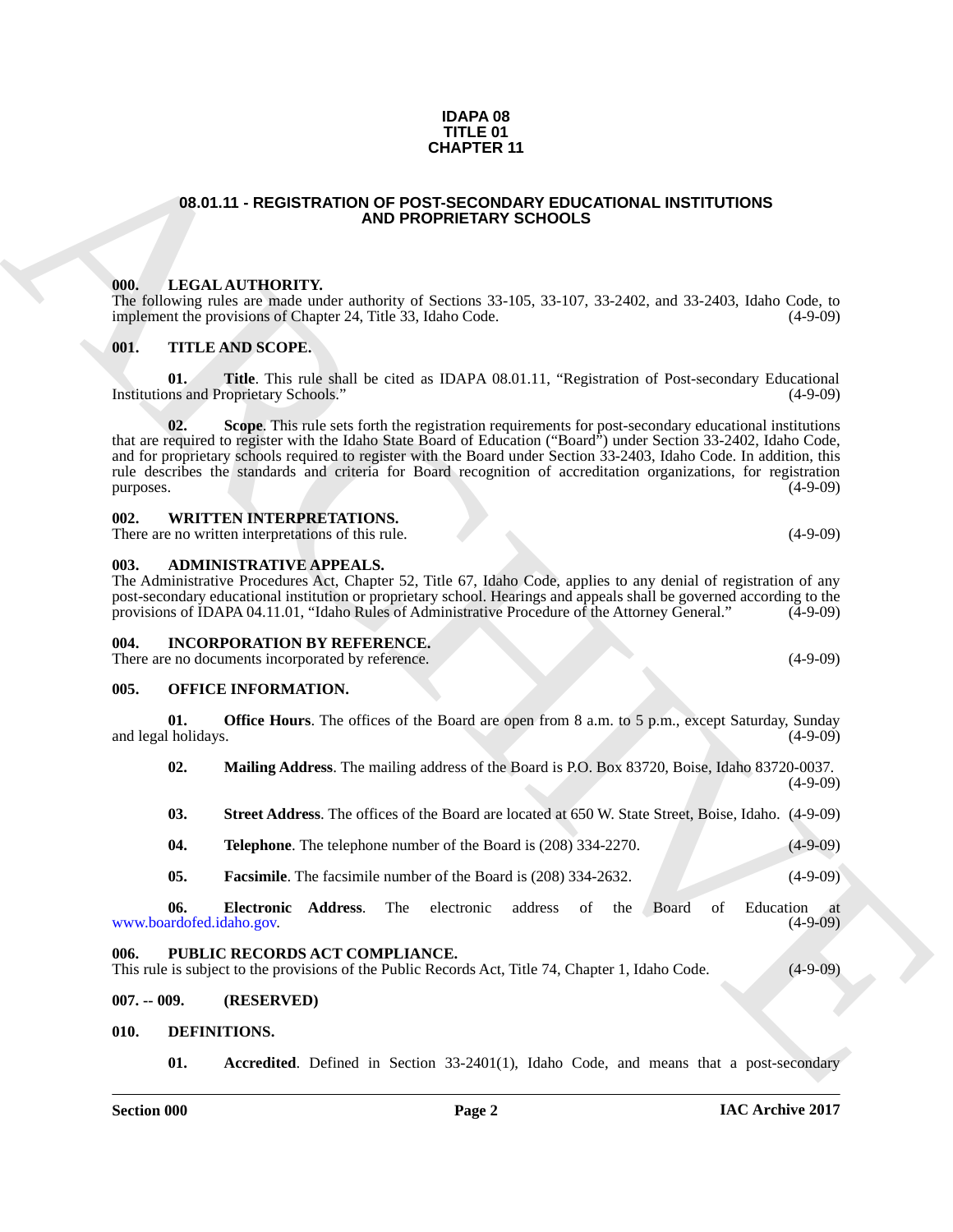educational institution has been recognized or approved as meeting the standards established by an accrediting organization recognized by the Board.

<span id="page-2-2"></span>**02. Agent**. Defined in Section 33-2401(2), Idaho Code, and means any individual within the state of Idaho who solicits students for or on behalf of a proprietary school. (4-9-09)

<span id="page-2-3"></span>**03. Agent's Certificate of Identification**. Defined in Section 33-2401(3), Idaho Code, and means a nontransferable written document issued to an agent by the proprietary school that the agent represents. (3-29-10)

<span id="page-2-4"></span>**04.** Course. Defined in Section 33-2401(5), Idaho Code, and means instruction imparted in a series of r class meetings to meet an educational objective. (4-9-09) lessons or class meetings to meet an educational objective.

<span id="page-2-5"></span>**05. Course or Courses of Study**. Defined in Section 33-2401(6), Idaho Code, and means either a single course or a set of related courses for which a student enrolls, either for academic credit or otherwise. A course of study is sometimes also referred to in this rule as a program. (4-9-09)

<span id="page-2-6"></span>**06. Degree**. Defined in Section 33-2401(7), Idaho Code, and means any written or any academic title that contains, in any language, the word "associate," "bachelor," "baccalaureate," "masters," "doctor," or any abbreviation thereof, and that indicates or represents, or is intended to indicate or represent, that the person named thereon, in the case of any writing, or the person it is awarded thereto, in the case of any academic title, is learned in or has satisfactorily completed a prescribed course of study in a particular field or that the person has demonstrated proficiency in any field of endeavor as a result of formal preparation or training. (3-29-10) proficiency in any field of endeavor as a result of formal preparation or training.

<span id="page-2-7"></span>**07. Executive Director**. Defined in Section 33-102A, shall mean the Executive Officer of the Office of the State Board of Education, or his designee. (3-29-12)

<span id="page-2-8"></span>**08. Nonprofit**. Means an entity that is recognized under the Internal Revenue Code and applicable regulations as being tax exempt, or an entity such as a nonprofit or not-for-profit organization that possesses the following characteristics that distinguish it from a business enterprise: (a) contribution of significant amounts of resources from resource providers who do not expect commensurate or proportionate pecuniary return, (b) operating purposes other than to provide goods or services at a profit, and (c) absence of ownership interests like those of business enterprises. (4-9-09)

<span id="page-2-9"></span>**09. Post-secondary Educational Institution**. Sometimes referred to in this rule simply as an institution, is defined in Section 33-2401(8), Idaho Code, and means an individual, or educational, business or other entity, whether legally constituted or otherwise, which maintains a presence within, or which operates or purports to operate, from a location within, the state of Idaho, and which provides a course or courses of study that lead to a degree, or which provides, offers or sells degrees. (4-9-09)

<span id="page-2-10"></span>**10. Proprietary School**. Sometimes referred to in this rule simply as a school, is defined in Section 33- 2401(9), Idaho Code, and means an individual, or educational, business or other entity, whether legally constituted or otherwise, which maintains a presence within, or which operates or purports to operate, from a location within the state of Idaho and which conducts, provides, offers or sells a course or courses of study, but which does not provide, offer or sell degrees.

### <span id="page-2-0"></span>**011. -- 099. (RESERVED)**

### <span id="page-2-11"></span><span id="page-2-1"></span>**100. RECOGNITION OF ACCREDITATION ORGANIZATIONS.**

Since Growth of Education (and Education and Theodorical Proposition School of the systems of the systems of the system of the system of the system of the system of the system of the system of the system of the system of For purposes of registration of post-secondary educational institutions, the Board recognizes the regional and national accreditation organizations that are recognized by and in good standing with the United States Department of Education, and which accredit entire colleges or universities, and which do not accredit only courses or courses of study (such as specialized accreditation organizations). Further, the Board may recognize other accreditation organizations on a case-by-case basis. A request for recognition of other accreditation organizations for purposes of registration should be made to the Board's Chief Academic Officer, who will review and evaluate the request with the input and advice of the Board's Committee on Academic Affairs and Programs (CAAP). The Board will make a final decision based on such evaluation and review.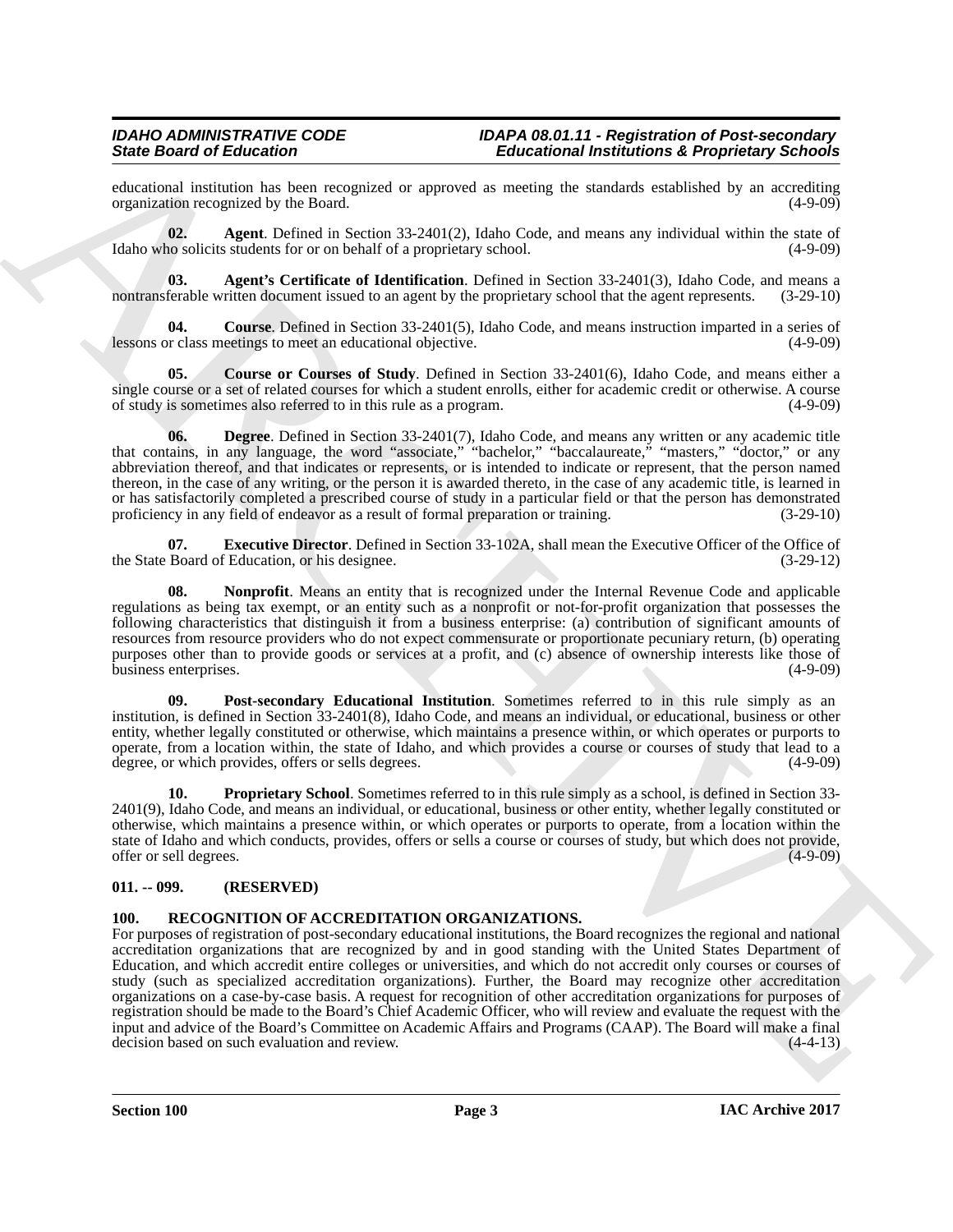#### <span id="page-3-0"></span>**101. -- 199. (RESERVED)**

#### <span id="page-3-2"></span><span id="page-3-1"></span>**200. REGISTRATION OF POST-SECONDARY EDUCATIONAL INSTITUTIONS.**

**01. Delegation**. Section 33-2403, Idaho Code, provides that a post-secondary educational institution must hold a valid certificate of registration issued by the Board. The Board delegates authority to its Executive Director and the Office of the State Board of Education to administer the registration of post-secondary educational institution, in accordance with Title 33, Chapter 24, Idaho Code, and this rule. (3-29-12)

#### <span id="page-3-5"></span><span id="page-3-3"></span>**02. Registration Requirement**. (4-9-09)

**a.** Unless exempted by statute or this rule, as provided herein, a post-secondary educational institution which maintains a presence within the state of Idaho, or that operates or purports to operate from a location within the state of Idaho, shall register and hold a valid certificate of registration issued by the Board. An institution shall not conduct, provide, offer, or sell a course or courses of study, or degree unless registered. (3-29-12)

**b.** Registration shall be for the period beginning on the date a certificate of registration is issued and continue through June 30 of the next succeeding year. A registered post-secondary educational institution must renew its certificate of registration annually, and renewal of registration is not automatic. (3-29-10)

Renewal of registration shall be for the period beginning on July 1 of any year, and continue f the next succeeding year. (4-9-09) through June 30 of the next succeeding year.

Since Board of Education  $\sim$  1981. The Matter of Educational Interdefects of Proprieties Schools<br>
2011. The Matter of the Matter of the Matter of the Matter of the Matter of the Matter of the Matter of the Matter of the **d.** A new or start-up entity that desires to operate as a post-secondary educational institution in Idaho but which is not yet accredited by an accreditation organization recognized by the Board must register and operate as a proprietary school until accreditation is obtained. A new or start-up entity that is accredited and authorized to operate in another state, and which desires to operate as a postsecondary educational institution in Idaho offering degrees for which specialized program accreditation is required, may be granted approval to operate subject to the successful attainment of such program accreditation within the regular program accreditation cycle required by the accreditor. (3-29-12) accreditor. (3-29-12)

**e.** There is no inherent or private right to grant degrees in Idaho. That authority belongs only to ms properly authorized to operate in Idaho under these rules. (3-29-12) institutions properly authorized to operate in Idaho under these rules.

#### <span id="page-3-4"></span>**03. Idaho Presence**. (3-29-12)

**a.** An institution shall be deemed to have a presence in Idaho, or to be operating or purporting to be operating from a location within the state of Idaho, if it owns, rents, leases, or uses any office or other type of physical location in Idaho, including a mailing or shipping center, or if it represents in any way, such as on an electronic or Internet website, to have an Idaho street or mailing address, including a post office box in Idaho, for purposes of conducting, providing, offering or selling a course or courses of study or degrees. (3-29-12)

**b.** Idaho presence shall include medical/osteopathic education clinical instruction occurring in the state of Idaho as part of a course of study leading to a degree pursuant to a formal multiyear arrangement or agreement between such clinic and an institution providing medical/osteopathic education instruction where eleven (11) or more students of the institution are physically present simultaneously at a single field site. (4-11  $(11)$  or more students of the institution are physically present simultaneously at a single field site.

**c.** Idaho presence shall not include: (3-29-12)

Distance or online education delivered by an institution located outside of the state of Idaho to students in this state when the institution does not otherwise have physical presence in Idaho, as provided in Subsection 200.03.a. of this rule; (3-29-12)

ii. Medical education instruction occurring in the state of Idaho by an institution pursuant to a medical education program funded by the state of Idaho;

iii. Internship or cooperative training programs occurring in the state of Idaho where students are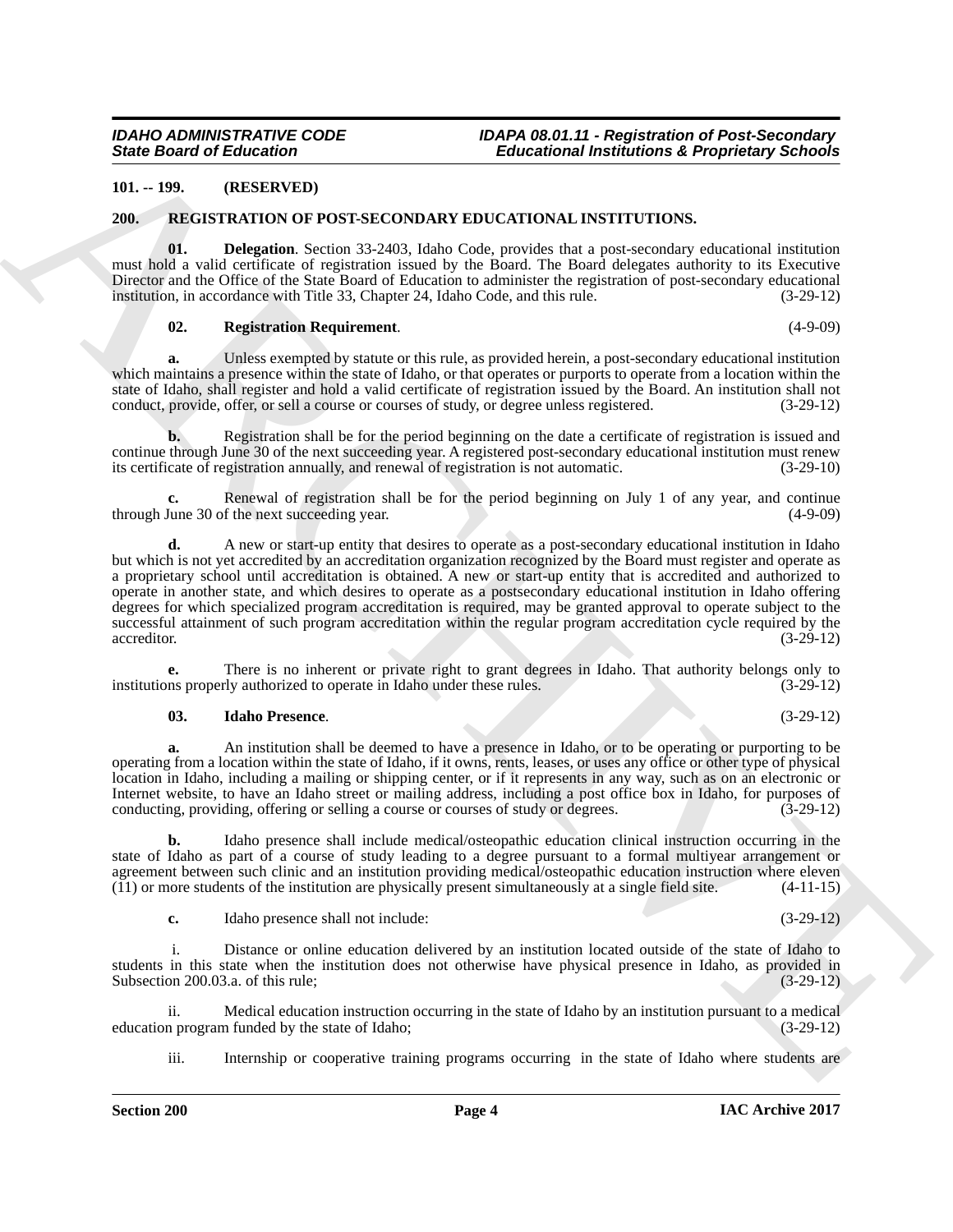employed by or provide services to a business or company in this state and receive course credit from an institution related to such activities; or  $(3-29-12)$ related to such activities; or

iv. Activities limited to the recruiting or interviewing of applicants or potential students in the state of Idaho, whether conducted by a compensated employee, agent, or representative of an institution, or by volunteer alumnus of an institution, even if such individual is physically located in this state. (3-29-12)

#### <span id="page-4-3"></span>**04. Institutions Exempt from Registration**. (4-9-09)

**a.** Idaho public post-secondary educational institutions. Section 33-2402(1), Idaho Code, provides that a public institution supported primarily by taxation from either the state of Idaho or a local source in Idaho shall not be required to register.

Since Gradient de Enforcessor Controller and the since the same of the since the same of the same of the same of the same of the same of the same of the same of the same of the same of the same of the same of the same of **b.** Certain Idaho private, nonprofit, post-secondary educational institutions. A private, nonprofit, postsecondary educational institution that is already established and operational as of the date when this rule first went into effect (Brigham Young University - Idaho, College of Idaho, Northwest Nazarene University, New Saint Andrews College, Boise Bible College), and located within the state of Idaho, and that is accredited by an accreditation organization recognized by the Board, as set forth in Section 100 of this rule, shall not be required to register. A private, nonprofit, institution is located within the state of Idaho only if it has been lawfully organized in the state of Idaho and its principal place of business is located within the state of Idaho. An institution exempt under this subsection may voluntarily register by following the procedure for registration provided herein. (3-29-12)

**c.** Idaho religious institutions. A religious institution located within the state of Idaho that is owned, controlled, operated, and maintained by a religious organization lawfully operating as a nonprofit religious corporation and that grants only religious degrees shall not be required to register. (3-29-12)

<span id="page-4-4"></span>**05. Institutions That Must Register**. Unless exempt under Subsection 200.04 of this rule, any entity that desires to operate as a postsecondary educational institution in Idaho must register as provided herein. (3-29-12)

<span id="page-4-0"></span>**06. Application**. A post-secondary educational institution that is required to register under this rule must submit to the Board office an application for registration (either an application for initial registration or renewal of registration, as applicable), on the form provided by the Board office. The application must include a list of each course, course of study, and degree the applicant institution intends to conduct, provide, offer, or sell in Idaho during the registration year. (3-29-10) (3-29-10)

<span id="page-4-5"></span>**07. Registration Fees**. The Board shall assess an annual registration fee for initial registration or renewal of registration of a post-secondary educational institution. The registration fee must accompany the application for registration, and shall be in the amount of one-half of one percent (.5%) of the gross Idaho tuition revenue of the institution during the previous tax reporting year (Jan 1 - Dec 31), but not less than one hundred dollars (\$100) and not to exceed five thousand dollars (\$5,000). The institution must provide financial documentation to substantiate the amount of revenue reported. Registration fees are nonrefundable.  $(4-4-13)$ 

<span id="page-4-1"></span>**08. Deadline for Registration**. An initial application for registration may be submitted to the Board at anytime. An institution should expect the Board's review process for an initial registration to take approximately three (3) to five (5) months. An application for renewal of registration must be submitted to the Board on or before the first business day of May that precedes the registration year. The renewal will be processed within thirty (30) days. Institutions that do not adhere to this schedule and whose renewals are not processed by July 1st must cease all active operations until approval of registration is received. (3-29-12)

#### <span id="page-4-2"></span>**09. Information Required**. (3-29-12)

**a.** An application must include all the information requested on the application form, as well as the g information: (3-29-12) following information:

- i. Copy of most recent accreditation letter showing the period of approval; (4-7-11)
- ii. Current list of chief officers e.g. president, board chair, chief academic officer, chief fiscal officer;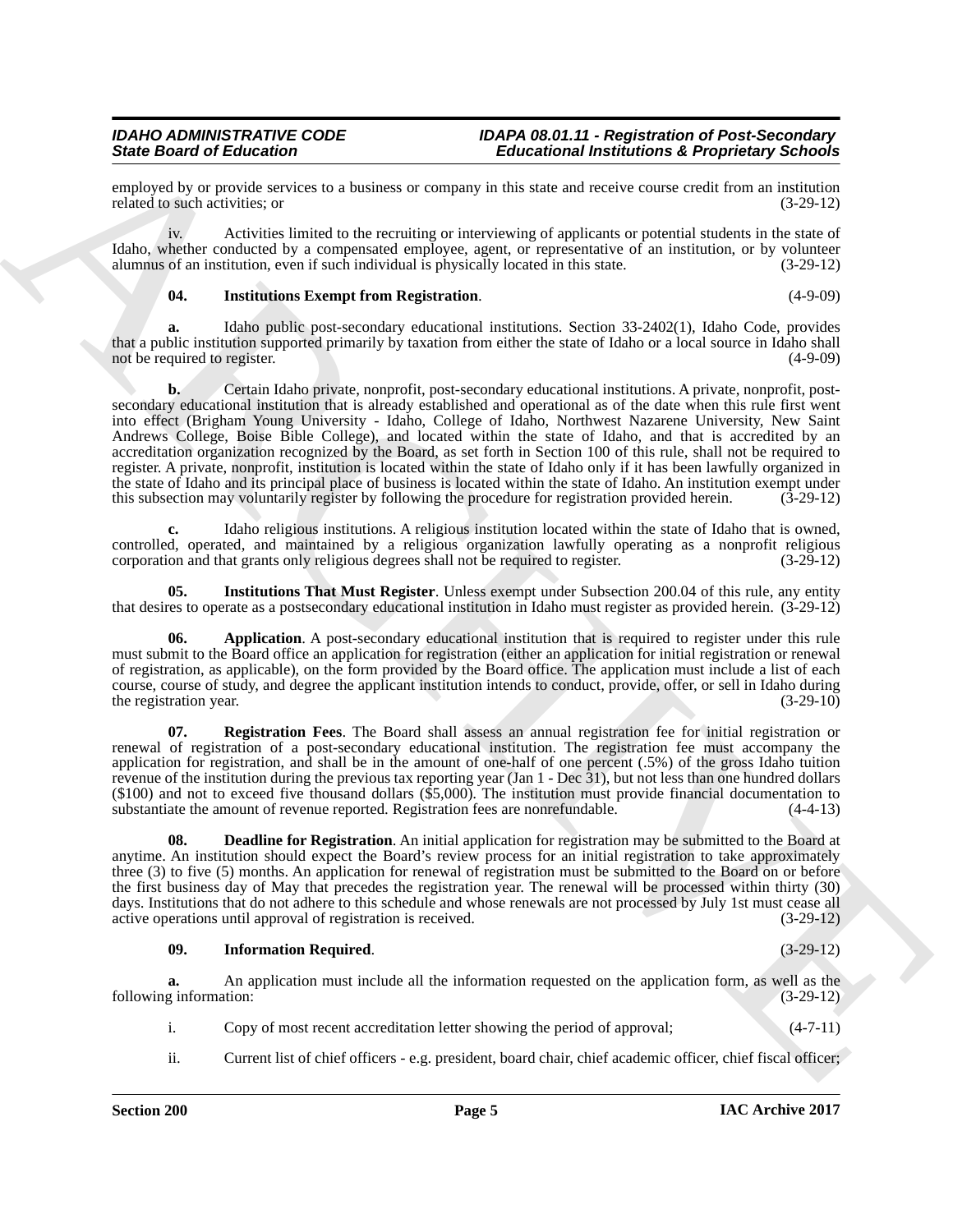(4-9-09)

iii. Enrollment data for current and past two (2) years; (4-9-09)

iv. Copy of annual audited financial statement, or other financial instrument as established by the executive director; (4-11-15)

v. Any additional information that the Board may request. (4-9-09)

Since Board of Entreprises  $\frac{1}{2}$  Figure 2.1 The LOAD of the state is the state of the state of the state of the state of the state of the state of the state of the state of the state of the state of the state of the s vi. All advertising, pamphlets, and other literature used to solicit students and all contract forms must accurately represent the purpose of the school, its courses or courses of study, and other relevant information to assist students in making an informed decision to enroll. Institutions offering courses or courses of study which require clinical, practicum or internship components must provide students in writing information regarding the number of clinical, practicum or internship positions available and the location of said positions. Institutions with courses or courses of study that have not been fully accredited must disclose to prospective students in these courses or courses of study the accreditation status of the program and anticipated date for full accreditation. (4-4-13)

**b.** The Board may, in connection with a renewal of registration, request that an institution only submit information that documents changes from the previous year, provided that the institution certifies that all information and/or documentation submitted in a previous registration year remains current. The annual registration fee, described in Subsection 200.07 of this rule, shall remain applicable. (3-29-12)

### <span id="page-5-1"></span><span id="page-5-0"></span>**201. THE BOARD MAY NOTIFY THE POST-SECONDARY EDUCATIONAL INSTITUTION OF ADDITIONAL INFORMATION REQUIRED.**

If the Board is unable to determine the nature and activities of an institution on the basis of the information provided by the institution under this rule, then the Board may notify the institution of additional information that it will be required to provide in connection with the application for registration. (4-9-09) required to provide in connection with the application for registration.

<span id="page-5-5"></span>**01. Verification of Information**. The Board may verify the accuracy of submitted information by inspection, visitation, or any other means it considers necessary. The applicant institution shall be responsible for any costs the Board incurs, including travel, associated with this review.

<span id="page-5-3"></span>**02. Criteria for Approval of Registration**. To be approved for registration, the institution must demonstrate that it is in compliance with Chapter 24, Title 33, Idaho Code and this rule. An institution must remain in compliance for the registration year. (4-9-09)

**Public Information**. All information submitted to the Board in connection with the application is ure as set forth in the Public Records Act, Title 9, Chapter 3, Idaho Code. (3-29-12) subject to disclosure as set forth in the Public Records Act, Title 9, Chapter 3, Idaho Code.

### <span id="page-5-4"></span><span id="page-5-2"></span>**04. Certificate of Registration or Exemption**. (3-29-12)

**a.** A certificate of registration will be issued to a post-secondary educational institution that has paid its registration fee and has been approved under this rule. A certificate evidencing initial registration will be effective the date it is issued, and continue through June 30 of the next succeeding year. A renewal certificate will be for the period July 1 through June 30 of the next succeeding year. No institution that is registered with the Board shall advertise or represent in any manner that it is accredited by the Board. An institution may only represent that it is "Registered with the Idaho State Board of Education." Registration is not an endorsement of the institution or any of its courses, courses of study, or degrees. (4-7-11)

**b.** An institution exempt from registration under these rules may request a certificate of exemption. (3-29-12)

**c.** If a post-secondary educational institution wishes to offer additional courses, courses of study, or degrees during a registration year that were not included in its annual registration application to the Board, then the institution must submit a letter to the Board Office along with documentation of its accrediting agency's approval of those specific curriculum changes. (4-7-11)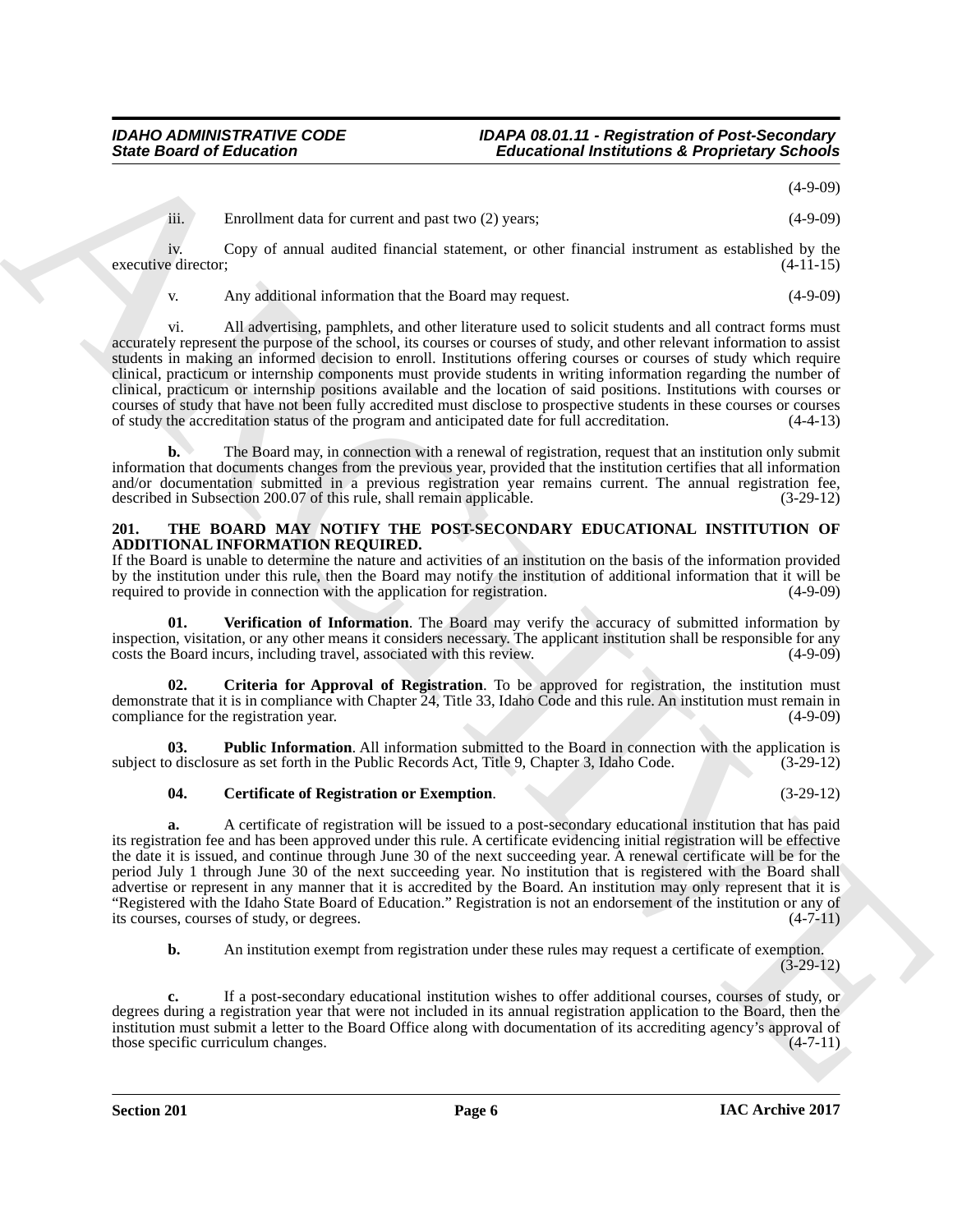**05. Disapproval and Appeal**. If a post-secondary educational institution's request for initial registration, or renewal of registration, is disapproved by the Board, then the institution may appeal such decision in accordance with Chapter 52, Title 67, Idaho Code. The request must be in writing and made to the Board office within thirty (30) days of the date the institution is notified of the disapproval. (3-29-12)

#### <span id="page-6-7"></span><span id="page-6-6"></span>**06. Withdrawal of Approval**. (4-9-09)

**a.** The Board may refuse to renew, or may revoke or suspend approval of, an institution's registration by giving written notice and the reasons therefore to the institution. The institution may request a hearing relating to such decision under IDAPA 04.11.01, "Idaho Rules of Administrative Procedure of the Attorney General." (4-9-09)

| b. | Withdrawal of approval may be for one (1) or more of the following reasons: | $(4-9-09)$ |
|----|-----------------------------------------------------------------------------|------------|
| 1. | Violation of Chapter 24, Title 33, Idaho Code or this rule;                 | $(4-9-09)$ |

ii. Providing false, misleading, deceptive, or incomplete information to the Board; (4-9-09)

iii. Presenting to prospective or current students information about the institution which is false, fraudulent, misleading, deceptive, or inaccurate in a material respect; (3-29-12)

iv. Refusing to allow reasonable inspection or to supply reasonable information after a written request oard Office has been received; or by the Board Office has been received; or

v. Loss of accreditation status. (3-29-12)

**c.** If any information contained in the application submitted by the institution becomes incorrect or incomplete, then the registered institution shall notify the Board office of such change within thirty (30) days. An institution that ceases operation during the course of a registration year shall immediately inform the Board Office of this event.  $(3-29-12)$ 

### <span id="page-6-0"></span>**202. -- 299. (RESERVED)**

### <span id="page-6-2"></span><span id="page-6-1"></span>**300. REGISTRATION OF PROPRIETARY SCHOOLS.**

**01. Delegation**. Section 33-2403, Idaho Code, provides that a proprietary school must hold a valid certificate of registration issued by the Board. The Board delegates authority to its Executive Director and the Office of the State Board of Education to administer the registration of proprietary schools, in accordance with Title 33, Chapter 24, Idaho Code, and this rule. (3-29-12)

#### <span id="page-6-5"></span><span id="page-6-3"></span>**02. Registration Requirement**. (4-9-09)

**a.** Unless exempted by statute or this rule, as provided herein, a proprietary school which maintains a presence within the state of Idaho, or which operates or purports to operate from a location within the state of Idaho, shall register annually and hold a valid certificate of registration issued by the Board. A school shall not conduct, provide, offer, or sell a course or courses of study unless registered. A school shall not solicit students for or on behalf of such school, or advertise in this state, unless registered. (3-29-10) of such school, or advertise in this state, unless registered.

Since Gravity and Appeal, it, a procession of the<br>intermediation of Euckletin Controlling (Appeal, it, a processionly controlling intermediation of the<br>intermediation of the state of the state of the state of the state of **b.** Registration shall be for the period beginning July 1 of any year and continue through June 30 of the next succeeding year. For a school that has not previously registered with the Board, registration shall be for the period beginning on the date of issuance of a certificate of registration and continue through June 30 of the next succeeding year. A registered proprietary school must renew its certificate of registration annually and renewal of registration is not automatic. (3-29-12)

Renewal of registration shall be for the period beginning on July 1 of any year, and continue f the next succeeding year.  $(4-9-09)$ through June 30 of the next succeeding year.

#### <span id="page-6-4"></span>**03. Idaho Presence**. (3-29-12)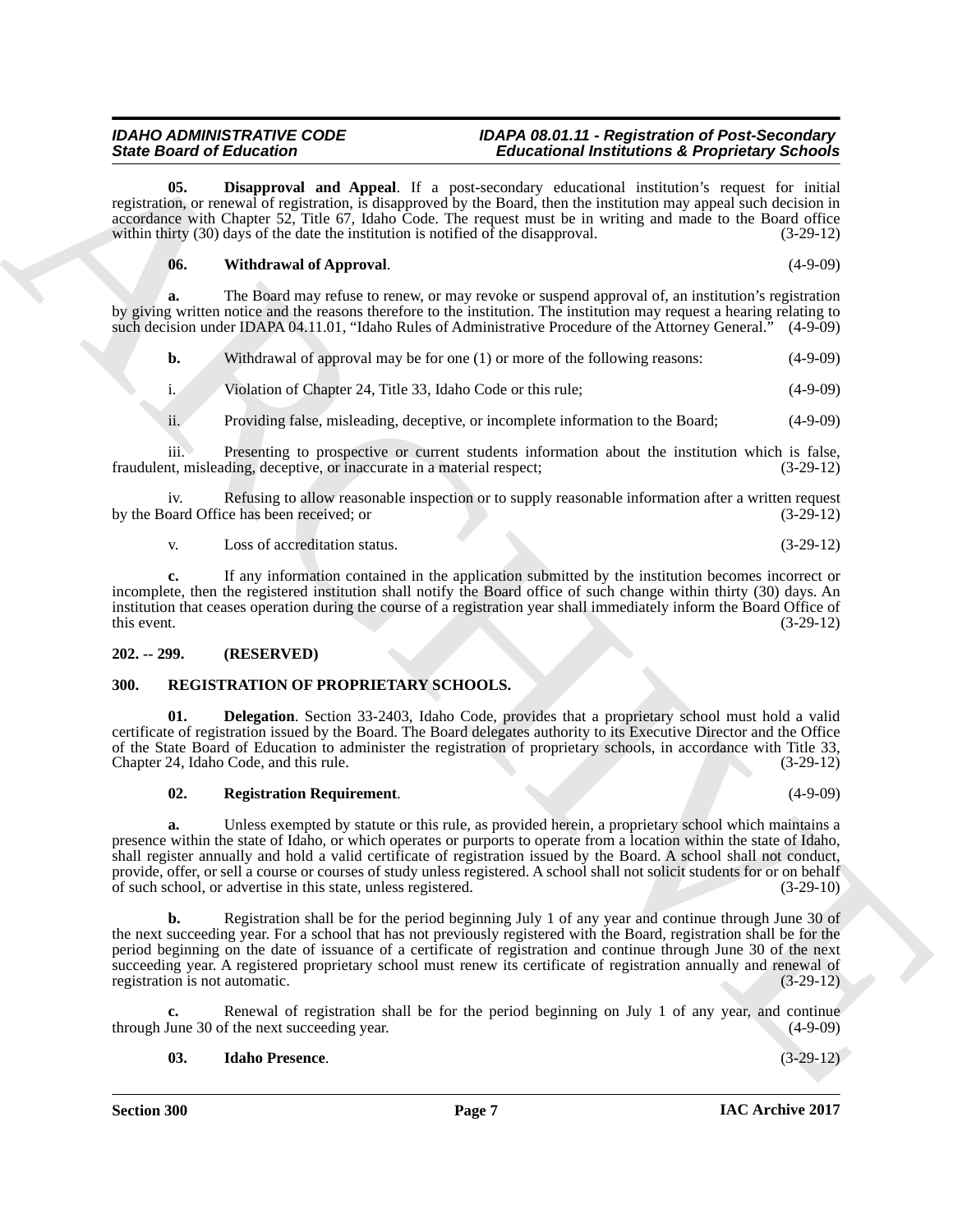Since Board of Eclassication Control in the Control interaction of the symptoms is proposition of the control interaction of the control interaction of the control interaction of the control interaction of the control int **a.** A school shall be deemed to have a presence in Idaho, or to be operating or purporting to be operating from a location within the state of Idaho, or if it owns, rents, leases, or uses any office or other type of physical location in Idaho, including a mailing or shipping center, or if it represents in any way, such as on an electronic or Internet website, to have an Idaho street or mailing address, including a post office box in Idaho, for purposes of conducting, providing, offering or selling a course or courses of study or degrees. (3-29-12)

**b.** Idaho presence shall not include: (3-29-12)

Distance or online education delivered by an institution located outside of the state of Idaho to students in this state when the institution does not otherwise have physical presence in Idaho, as provided in Subsection 300.03.a. of this rule; (3-29-12)

Internship or cooperative training programs occurring in the state of Idaho where students are employed by or provide services to a business or company in this state and receive course credit from an institution related to such activities; or  $(3-29-12)$ 

iii. Activities limited to the recruiting or interviewing of applicants or potential students in the state of Idaho, whether conducted by a compensated employee, agent, or representative of an institution, or by volunteer alumnus of an institution, even if such individual is physically located in this state. (3-29-12)

<span id="page-7-1"></span>**04. Exemptions from Registration**. The following individuals or entities are specifically exempt from tration requirements of this rule: (4-9-09) the registration requirements of this rule:

**a.** An individual or entity that offers instruction or training solely avocational or recreational in s determined by the Board. (3-29-12) nature, as determined by the Board.

**b.** An individual or entity that offers courses recognized by the Board which comply in whole or in the compulsory education law. (4-9-09) part with the compulsory education law.

**c.** An individual or entity that offers a course or courses of study sponsored by an employer for the and preparation of its own employees, and for which no tuition fee is charged to the student. (4-9-09) training and preparation of its own employees, and for which no tuition fee is charged to the student.

**d.** An individual or entity which is otherwise regulated, licensed, or registered with another state ursuant to Title 54, Idaho Code. (4-9-09) agency pursuant to Title 54, Idaho Code.

**e.** An individual or entity that offers intensive review courses designed to prepare students for certified public accountancy tests, public accountancy tests, law school aptitude tests, bar examinations or medical college admissions tests, or similar instruction for test preparation. (4-9-09)

**f.** An individual or entity offering only workshops or seminars lasting no longer than three (3) calendar days and offered no more than four  $(4)$  times per year.

A parochial or denominational institution providing instruction or training relating solely to hich degrees are not granted. (4-9-09) religion and for which degrees are not granted.

**h.** An individual or entity that offers post-secondary credit through a consortium of public and private colleges and universities under the auspices of the Western Governors University. (3-29-12)

**i.** An individual or entity that offers flight instruction and that accepts payment for services for such training on a per-flight basis after the training occurs, or that accepts advance payment or a deposit for such training in a de minimus amount equal to or less than fifteen (15) percent of the total course or program cost. (3-29-12)

<span id="page-7-0"></span>**05. Application**. A proprietary school that is required to register under this rule must submit to the Board office an application for registration (either an application for initial registration, or renewal of registration, as applicable), on a form provided by the Board office. The application must include a list of each course or courses of study the applicant school intends to conduct, provide, offer or sell in Idaho during the registration y study the applicant school intends to conduct, provide, offer or sell in Idaho during the registration year.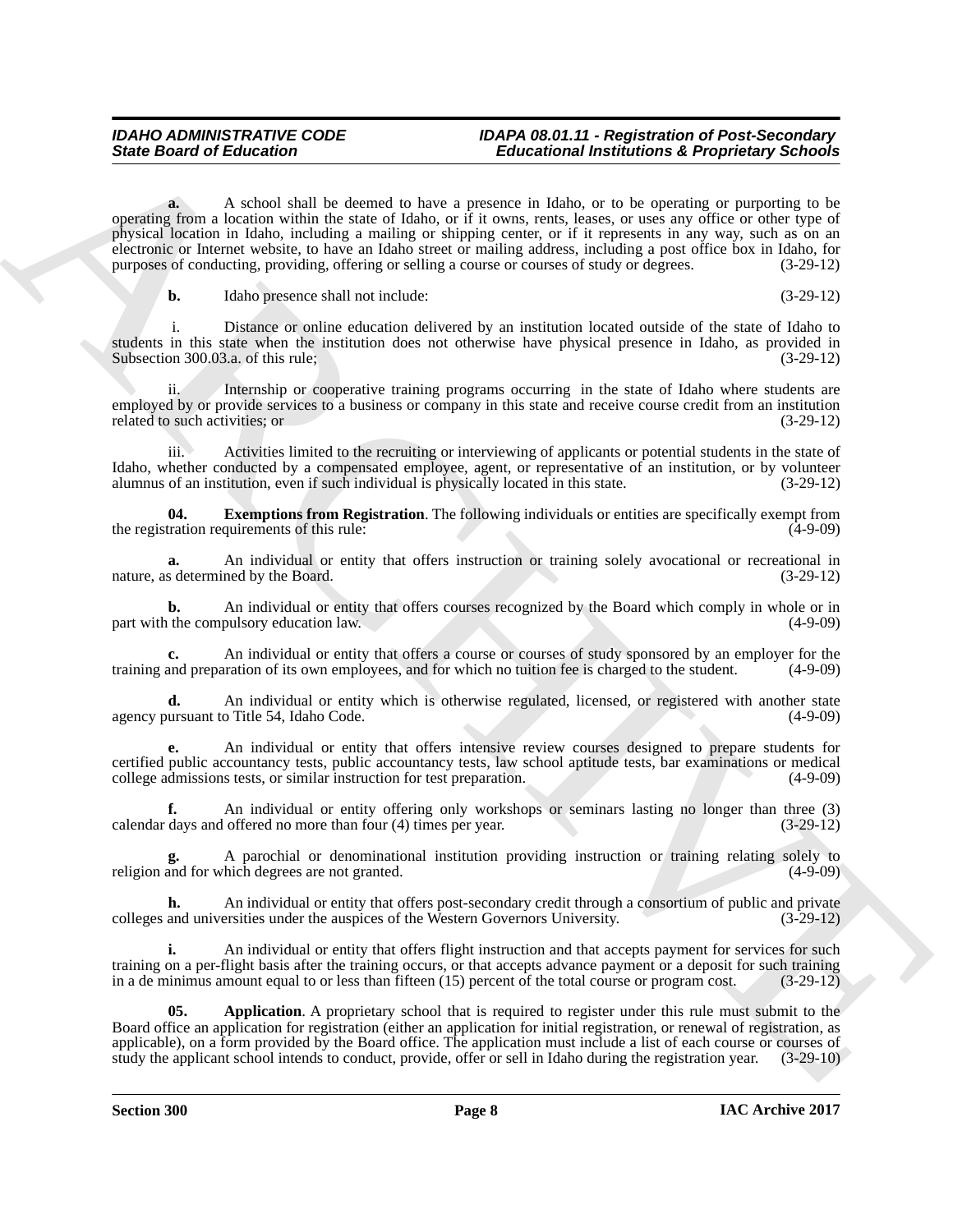<span id="page-8-5"></span>**06. Registration Fees**. The Board shall assess an annual registration fee for initial registration or renewal of registration. The registration fee must accompany the application for registration, and shall be one-half of one percent (.5%) of the gross Idaho tuition revenue of the school during the previous tax reporting year (Jan 1 - Dec 31), but not less than one hundred dollars (\$100) and not to exceed five thousand dollars (\$5,000). The school shall provide documentation to substantiate the amount of revenue reported. Registration fees are nonrefundable. (4-4-13)

<span id="page-8-4"></span><span id="page-8-3"></span>**07. Deadline for Registration**. An initial application for registration may be submitted to the Board at anytime. A school should expect the Board review process for an initial registration to take approximately three (3) to five (5) months. An application for renewal of registration must be submitted to the Board on or before the first business day of May that precedes the registration year. The renewal will be processed within thirty (30) days. Institutions that do not adhere to this schedule and whose renewals are not processed by July 1st must cease all active operations until approval of registration is received.

Since Board of Entertainm on The Dault and Janeary Generations is required any process of the since the since of the since of the since of the since of the since of the since of the since of the since of the since of the **08. Information Required**. Such application must include all the information requested on the application form. In addition, a school must attest by signature of the primary official on the application form that it is in compliance with Standards I through V set forth in Section 301 of this rule and must provide verification of compliance with Standards I through V set forth in Section 301 of this rule upon request. The Board may, in connection with a renewal of registration, request that a school only submit information that documents changes from the previous year, provided that the school certifies that all information and/or documentation submitted in a previous registration year remains current. The annual registration fee, described in Subsection 300.06 of this rule, shall<br>(3-29-12) remain applicable.

### <span id="page-8-1"></span><span id="page-8-0"></span>**301. APPROVAL STANDARDS FOR REGISTRATION OF PROPRIETARY SCHOOLS.**

The Board and its designee accepts the responsibility for setting and maintaining approval standards for proprietary schools that plan to offer courses or a set of related courses in or from Idaho in order to protect consumers and to ensure quality educational programs are provided throughout the state. A school must meet all of the standards prior to issuance of a certificate of registration and the school must provide required evidence to document compliance with the standards as identified in the application form. A certificate of registration may be denied if all of the standards are not met. (4-9-09)

<span id="page-8-2"></span>**01. Standard I - Legal Status and Administrative Structure**. The school must be in compliance with all local, state and federal laws, administrative rules, and other regulations applicable to proprietary schools. (4-9-09)

**a.** The school must have a clearly stated educational purpose that is consistent with the courses or a ated courses under consideration for approval.  $(4-7-11)$ set of related courses under consideration for approval.

**b.** The ownership of the school, its agents, and all school officials must be identified by name and (4-9-09) title. (4-9-09)

**c.** Each owner, agent, instructor and/or school official must be appropriately qualified by the trade board (as applicable) to ensure courses are of high quality and the rights of students are protected. (3-29-12)

**d.** Written policies must be established to govern admissions and re-admission of dismissed students, hiring procedures, and working conditions; evaluation/assessment of all employees and instructional offerings; student and instructor rights and responsibilities; grievance procedures; approval of the curriculum and other academic procedures to ensure the quality of educational offerings. (4-7-11)

**e.** Procedures for assessing/evaluating the effectiveness of instruction must be established. Evaluation ssment results must be used to improve courses or courses of study. (4-9-09) and assessment results must be used to improve courses or courses of study.

**f.** All advertising, pamphlets, and other literature used to solicit students and all contract forms must accurately represent the purpose of the school, its courses or courses of study, anticipated job opportunities, and other relevant information to assist students in making an informed decision to enroll. Schools offering courses or courses of study which require clinical, practicum or internship components must provide students in writing information regarding the number of clinical, practicum or internship positions available and the location of said positions. The school must provide to each prospective student, newly-enrolled student, and returning student complete and clearly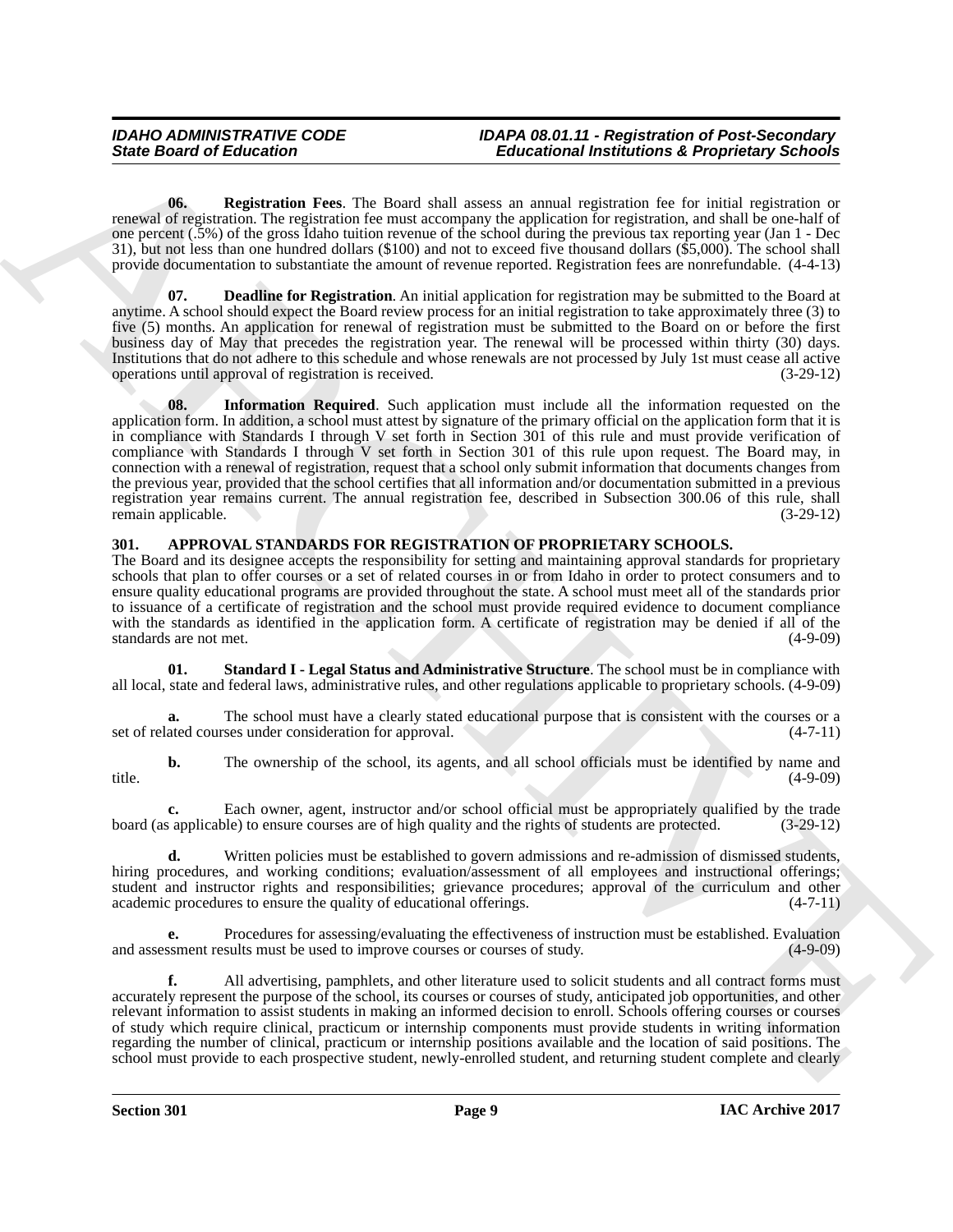presented information indicating the school's current completion and job placement rate. (4-4-13)

<span id="page-9-0"></span>**02. Standard II - Courses or Courses of Study**. Instruction must be the primary focus of the school. All courses or courses of study must prepare students to enter employment upon completion of the program or prepare them for self-employment. (3-29-12)

ARCHIVE **a.** The requirements for each course or courses of study must be defined clearly including applicable completion requirements or other requirements such as practicums and clinicals. Courses or courses of study will follow applicable trade board training curriculum standards or be designed using effective learning strategies for students, identifying and organizing all instructional materials and specialized facilities, identifying instructional assessment methods, and evaluating the effectiveness of the course offerings. (3-29-12)

**b.** Written course descriptions must be developed for all courses or courses of study. Written course descriptions must be provided to instructors. Instructors are expected to follow course descriptions. A syllabus must be developed for each course and distributed to students at the beginning of the course. (3-29-12)

**c.** The school must assure that a course or courses of study will be offered with sufficient frequency to udents to complete courses or courses of study within the minimum time for completion. (4-9-09) enable students to complete courses or courses of study within the minimum time for completion.

**d.** The school must clearly state the cost of each course or courses of study and identify the payment This information, and the refund policy, must be given to students in writing.  $(3-29-12)$ schedule. This information, and the refund policy, must be given to students in writing.

<span id="page-9-1"></span>**03. Standard III - Student Support Services**. The school must have clearly defined written policies that are readily available to students. Polices must address students rights and responsibilities, grievance procedures, and define what services are available to support students. (3-29-12)

**a.** The admission of students must be determined through an orderly process established in a written policy using published criteria which must be uniformly applied. Admissions decisions must take into account the capacity of the student to grasp and complete the instructional training program and the ability of the school to handle the unique needs of the students it accepts.

**b.** There must be a clearly defined policy to re-evaluate students dismissed from the school and, if ate, to readmit them.  $(3-29-12)$ appropriate, to readmit them.

**c.** The school must establish and adhere to a clear and fair policy regarding due process in disciplinary matters for all students, given to each student upon enrollment in the school. The school must provide the name and contact information for the individual who is responsible for dealing with student grievances and other complaints and for handling due process procedures. (3-29-12)

**d.** Prior to enrollment, all prospective students must receive the following information in writing:  $(3-29-12)$ 

i. Information describing the purpose, length, and objectives of the courses or courses of study;  $(4-9-09)$ 

ii. Completion requirements for the courses or courses of study; (4-9-09)

iii. The schedule of tuition, fees, and all other charges and all expenses necessary for completion of the courses or courses of study; (4-9-09)

iv. Cancellation and refund policies; (4-9-09)

v. An explanation of satisfactory progress, including an explanation of the grading/assessment system; (4-9-09)

vi. The calendar of study including registration dates, beginning and ending dates for all courses, and holidays; (4-9-09)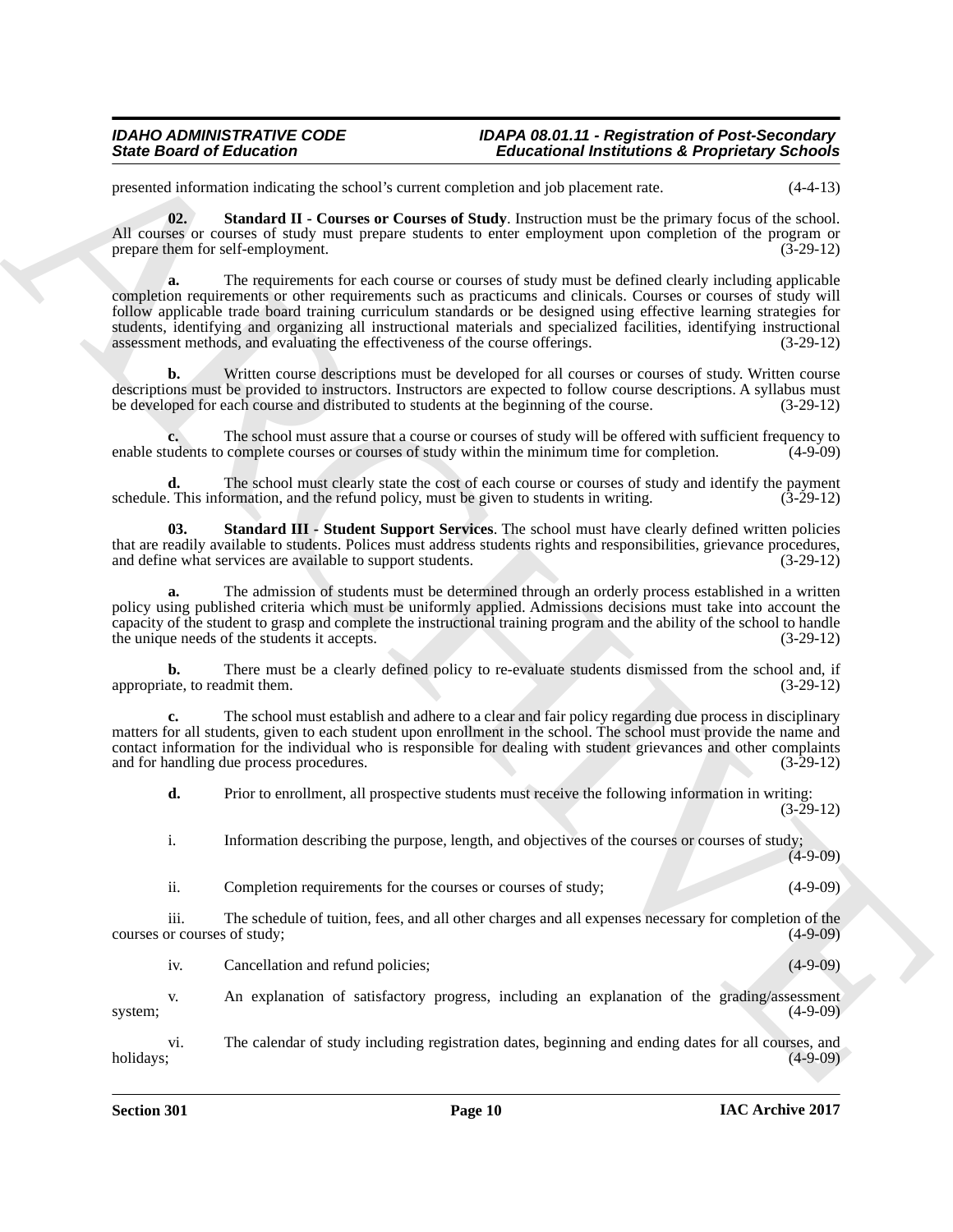<span id="page-10-1"></span>

|                                   | <b>State Board of Education</b><br><b>Educational Institutions &amp; Proprietary Schools</b>                                                                                                                                                                                                                                                                                                                                           |             |
|-----------------------------------|----------------------------------------------------------------------------------------------------------------------------------------------------------------------------------------------------------------------------------------------------------------------------------------------------------------------------------------------------------------------------------------------------------------------------------------|-------------|
| vii.                              | A complete list of instructors and their qualifications;                                                                                                                                                                                                                                                                                                                                                                               | $(4-9-09)$  |
| viii.                             | A listing of available student services; and                                                                                                                                                                                                                                                                                                                                                                                           | $(4-9-09)$  |
| e.                                | Accurate and secure records must be kept for all aspects of the student record including, at<br>minimum, admissions information, and the courses each student completed.                                                                                                                                                                                                                                                               | $(4-9-09)$  |
| 04.                               | <b>Standard IV - Faculty/Instructor Qualifications and Compensation.</b>                                                                                                                                                                                                                                                                                                                                                               | $(3-29-12)$ |
| a.                                | Instructor qualifications (training and experience) must be recorded and available to students.                                                                                                                                                                                                                                                                                                                                        | $(3-29-12)$ |
| $b$ .<br>courses.                 | There must be a sufficient number of full-time instructors to maintain the continuity and stability of                                                                                                                                                                                                                                                                                                                                 | $(4-9-09)$  |
| c.                                | The ratio of instructors to students in each course must be sufficient to assure effective instruction.                                                                                                                                                                                                                                                                                                                                | $(4-9-09)$  |
| d.                                | Commissions may not be used for any portion of the faculty compensation.                                                                                                                                                                                                                                                                                                                                                               | $(4-9-09)$  |
| e.<br>recommended.                | Procedures for evaluating instructors must be established. Provisions for student evaluation are                                                                                                                                                                                                                                                                                                                                       | $(4-9-09)$  |
| 05.                               | <b>Standard V - Resources, Finance, Facilities, and Instructional Resources.</b>                                                                                                                                                                                                                                                                                                                                                       | $(4-9-09)$  |
| a.                                | Adequate financial resources must be provided to accomplish instructional objectives and to<br>effectively support the instructional program, including classroom and training facilities, instructional materials,<br>supplies and equipment, instructors, staff, library, and the physical and instructional technology infrastructure.                                                                                              | $(3-29-12)$ |
| b.                                | The school must have sufficient instructional resource materials so that, together with tuition and<br>fees, it is able to complete its educational obligations to currently enrolled students. If the school is unable to fulfill its<br>obligations to students, the school must make arrangements for a comparable teach-out opportunity with another<br>proprietary school or refund one hundred (100) percent of prepaid tuition. | $(3-29-12)$ |
|                                   | School financial/business records and reports must be kept separate and distinct from those of any<br>affiliated or sponsoring person or entity. Financial records and reports at a school shall be kept in accordance<br>recognized financial accounting methods.                                                                                                                                                                     | $(3-29-12)$ |
| d.<br>promote effective teaching. | The school must have adequate instructional resource materials available to students, either on site<br>or through electronic means. These materials must be housed in a designated area and be available for students and<br>instructors with sufficient regularity and at appropriate hours to support achievement of course objectives or to                                                                                        | $(4-9-09)$  |
| e.                                | If the school relies on other schools or entities to provide library resources or instructional<br>resources, the school must demonstrate how these arrangements effectively meet the needs of students and faculty.<br>These arrangements must be documented through written agreements. Student and faculty use must be documented<br>and frequently evaluated to ensure quality services are being provided.                        | $(4-9-09)$  |
| 302.<br><b>REQUIRED.</b>          | THE BOARD MAY NOTIFY THE PROPRIETARY SCHOOL OF ADDITIONAL INFORMATION<br>If the Board is unable to determine the nature and activities of a school on the basis of the information provided by<br>the school under this rule, then the Board may notify the school of additional information that it will be required to<br>provide in connection with the application for registration.                                               | $(3-29-10)$ |
| 01.                               | <b>Verification of Information</b> . The Board may verify the accuracy of submitted information by                                                                                                                                                                                                                                                                                                                                     |             |

### <span id="page-10-2"></span>**05. Standard V - Resources, Finance, Facilities, and Instructional Resources**. (4-9-09)

### <span id="page-10-4"></span><span id="page-10-3"></span><span id="page-10-0"></span>**302. THE BOARD MAY NOTIFY THE PROPRIETARY SCHOOL OF ADDITIONAL INFORMATION REQUIRED.**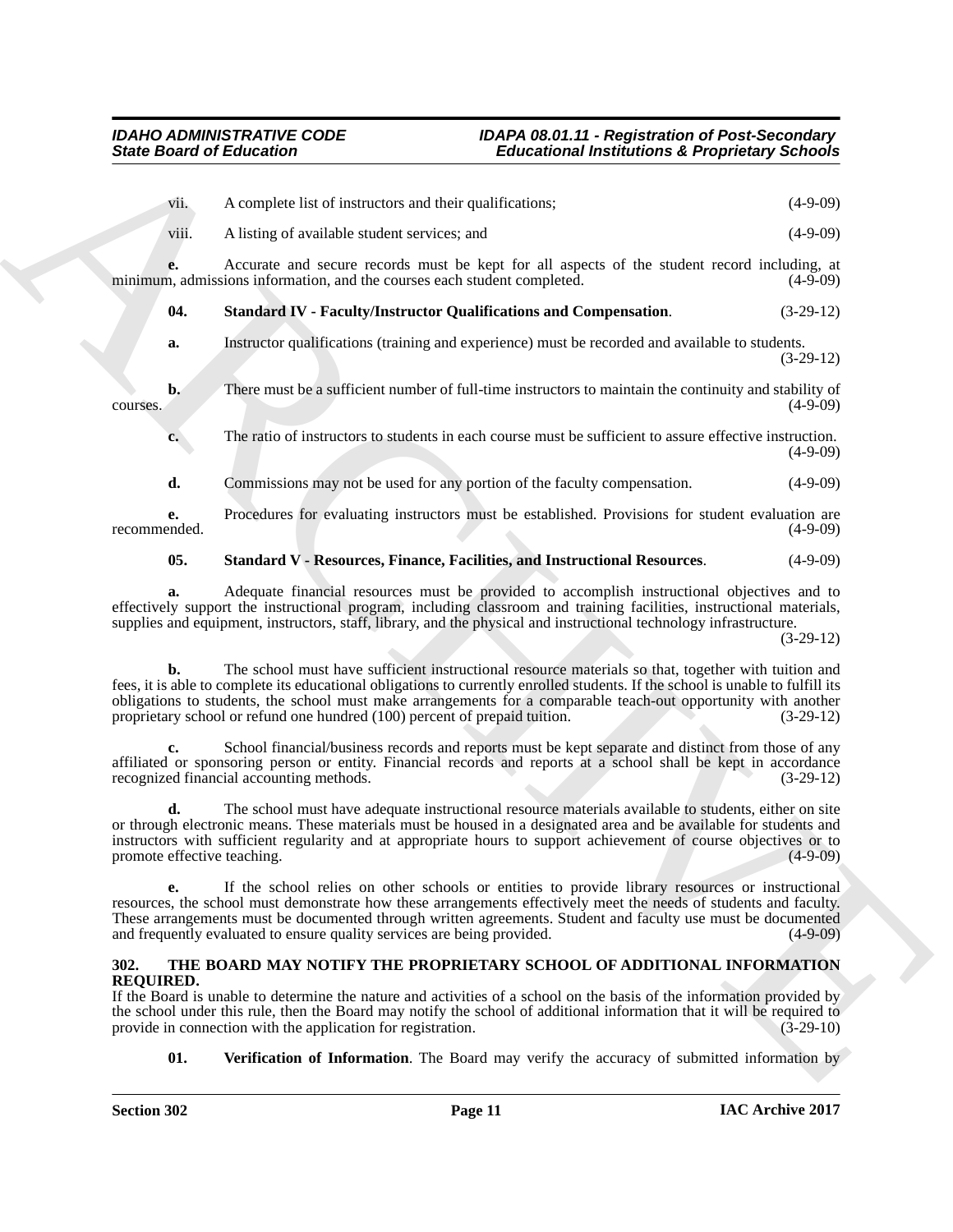inspection, visitation, or any other means it considers necessary. The applicant school shall be responsible for any costs the Board incurs including travel, associated with this review. (3-29-12) costs the Board incurs including travel, associated with this review.

<span id="page-11-2"></span>**02. Criteria for Approval or Denial of Registration**. To be approved for registration, the school must demonstrate that it is in compliance with Chapter 24, Title 33, Idaho Code and this rule, including all of the standards described in Section 301 of this rule. A school must remain in compliance for the registration year. (3-29-10)

**Public Information**. All information submitted to the Board is subject to disclosure as set forth in the Public Records Act, Title 9, Chapter 3, Idaho Code. (3-29-12)

### <span id="page-11-4"></span><span id="page-11-1"></span>**04. Certificate of Registration or Exemption**. (3-29-12)

Since Granter de Entrepreneur Construer de Entrepreneur anti-minister de Entrepreneur anti-minister de Entre de La Construer de La Construer de La Construer de La Construer de La Construer de La Construer de La Construer **a.** A certificate of registration will be issued to a proprietary school that has paid its registration fee and been approved under this rule. A certificate evidencing initial registration will be effective the date it is issued, and continue through June 30 of the next succeeding year. A renewal certificate will be for the period July 1 through June 30 of the next succeeding year. No school that is registered with the Board shall advertise or represent in any manner that it is accredited by the Board. An institution may only represent that it is "Registered with Idaho State<br>Board of Education." Registration is not an endorsement of the school. (4-7-11) Board of Education." Registration is not an endorsement of the school.

**b.** An institution exempt from registration under these rules may request a certificate of exemption.

(3-29-12)

**c.** If a school wishes to offer additional courses or courses of study during the course of a registration year that were not included in its application to the Board prior to issuance of the certificate of registration, then the school must submit a letter to the Board Office along with appropriate approval documentation by the applicable professional or trade board, council, or commission. This letter will be added to the school's registration file.(4-7-11)

**05. Disapproval and Appeal**. If a proprietary school's request for initial registration or a renewal of registration is disapproved by the Board, then the school may appeal such decision in accordance with Chapter 52, Title 67, Idaho Code. The request must be in writing and made to the Board within thirty (30) days of the date the school is notified of the disapproval. (3-29-10) school is notified of the disapproval.

#### <span id="page-11-5"></span><span id="page-11-3"></span>**06. Withdrawal of Approval**. (4-9-09)

**a.** The Board may refuse to renew, or may revoke or suspend approval of a school's registration by giving written notice and the reasons therefore to the school. The school may request a hearing under IDAPA 04.11.01, "Idaho Rules of Administrative Procedure of the Attorney General." (3-29-10)

| Withdrawal of approval may be for one (1) or more of the following reasons: | $(4-9-09)$ |
|-----------------------------------------------------------------------------|------------|
| Violation of Chapter 24, Title 33, Idaho Code or this rule.                 | $(4-9-09)$ |

ii. Providing false, misleading, deceptive, or incomplete information to the Board. (3-29-10)

iii. Presenting to prospective or current students information about the school which is false,<br>nt. misleading. deceptive or inaccurate in a material respect: or (4-9-09) fraudulent, misleading, deceptive, or inaccurate in a material respect; or

iv. Refusing to allow reasonable inspection or to supply reasonable information after a written request by the Board has been received. (3-29-10)

**c.** If any information contained in the application submitted by the school becomes incorrect or incomplete, then the registered school shall notify the Board of such change within thirty (30) days. A school that ceases operation during the course of a registration year shall immediately provide written notice to the Board of this  $(4-7-11)$  (4-7-11)

<span id="page-11-0"></span>**Agent's Certificate of Identification**. Each proprietary school shall ensure that its agents have a valid certificate of identification, and that all of its agents are in compliance with Section 33-2404, Idaho Code. The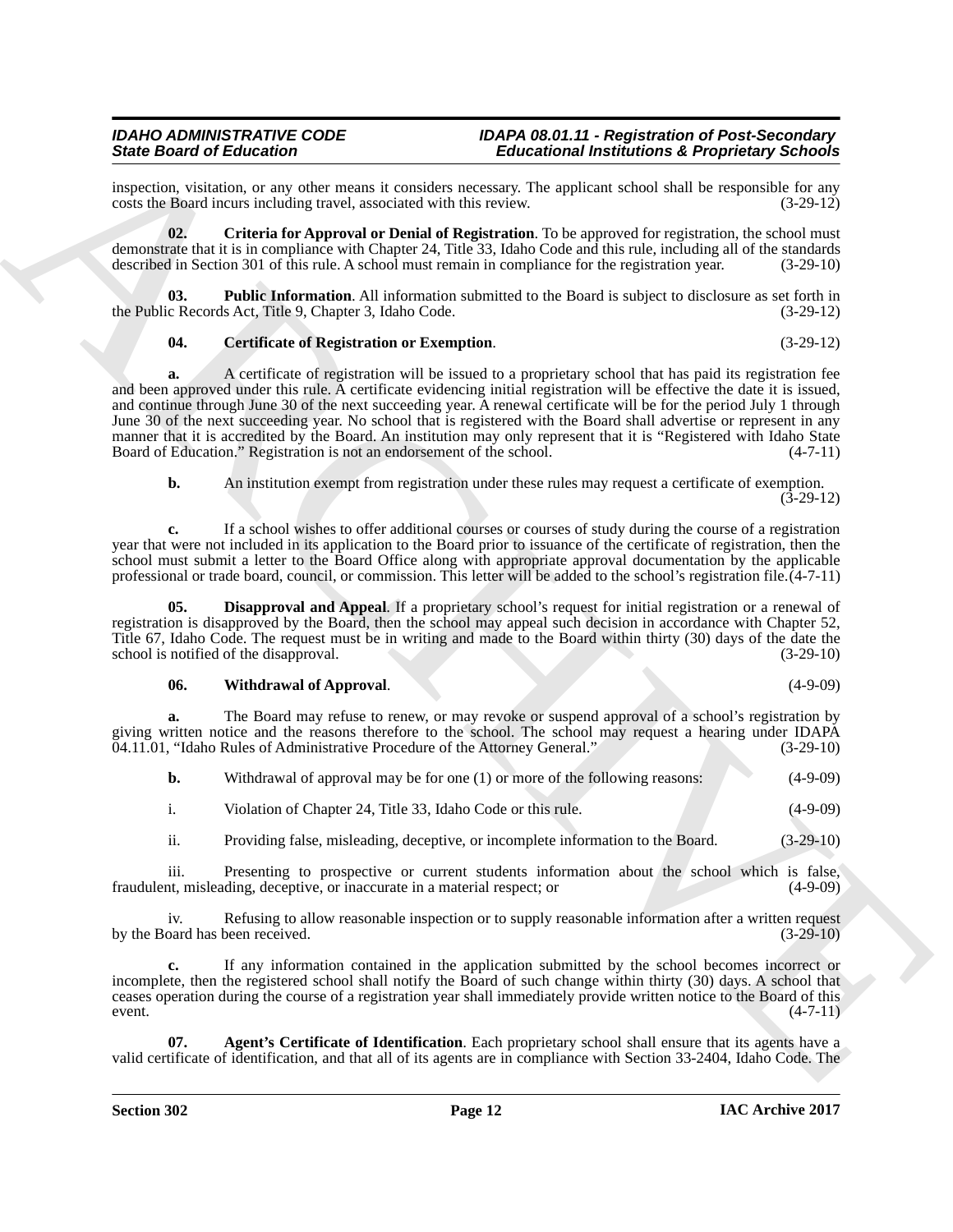Since Granic of Editorial continues and the state of Editorial continues and Propositions 200 minimum of Equations 200 minimum of Equations 200 minimum of Equations 200 minimum of Equations 200 minimum of Equations 200 mi school shall complete a criminal history check that includes, at a minimum, the State Bureau of Identification, and statewide sex offender registry for each agent having unsupervised contact with minors in the minor's home or at secondary schools, prior to making application for the agent's certificate of identification. The criminal history check shall be valid for five (5) years and be kept on file by the school. When an employee returns to any proprietary school after a break in service of six (6) months or more a new criminal history check must be obtained. When an employee changes employment between proprietary schools, a new criminal history check must be obtained by the new employer.  $(4-7-11)$ employer. (4-7-11)

**a.** The Board shall revoke any agent's certificate of identification issued or authorized under this Section and shall deny the application for issuance of a new certificate of identification of a person who pleads guilty to, or is found guilty of, notwithstanding the form of the judgment or withheld judgment, any of the following felony<br>offenses against a child: (3-29-10) offenses against a child: (3-29-10)

The aggravated assault of a child, Section 18-905, Idaho Code, or the assault with intent to commit a serious felony against a child, Section 18-909, Idaho Code. (3-29-10)

ii. The aggravated battery of a child, Section 18-907, Idaho Code, or the battery with intent to commit a serious felony against a child, Section 18-911, Idaho Code.

| $\cdots$ |                                                              |  |             |
|----------|--------------------------------------------------------------|--|-------------|
| 111.     | The injury or death of a child, Section 18-1501, Idaho Code. |  | $(3-29-10)$ |
|          |                                                              |  |             |

iv. The sexual abuse of a child under sixteen (16) years of age, Section 18-1506, Idaho Code.

(3-29-10)

- v. The ritualized abuse of a child under eighteen (18) years of age, Section 18-1506A, Idaho Code. (3-29-10)
- vi. The sexual exploitation of a child, Section 18-1507, Idaho Code. (3-29-10)

vii. Possession of photographic representations of sexual conduct involving a child, Section 18-1507A, Idaho Code. (3-29-10)

- viii. Lewd conduct with a child under the age of sixteen (16) years, Section 18-1508, Idaho Code. (3-29-10)
- ix. The sexual battery of a minor child sixteen (16) or seventeen (17) years of age, Section 18-1508A, Idaho Code. (3-29-10)
	- x. The sale or barter of a child for adoption or other purposes, Section 18-1511, Idaho Code.  $(3-29-10)$

xi. The murder of a child, Section 18-4003, Idaho Code, or the voluntary manslaughter of a child, Section 18-4006 1., Idaho Code. (3-29-10)

xii. The kidnapping of a child, Section 18-4502, Idaho Code. (3-29-10)

xiii. The importation or exportation of a juvenile for immoral purposes, Section 18-5601, Idaho Code.  $(3-29-10)$ 

xiv. The abduction of a person under eighteen (18) years of age for prostitution, Section 18-5610, Idaho  $\text{Code.}$  (3-29-10)

xv. The rape of a child, Section 18-6101 or 18-6108, Idaho Code. (3-29-10)

**b.** The general classes of felonies listed in Section 302 shall include equivalent laws of federal or other state jurisdictions. For the purpose of Subsection 302.07, "child" means a minor or juvenile as defined by the applicable state or federal law.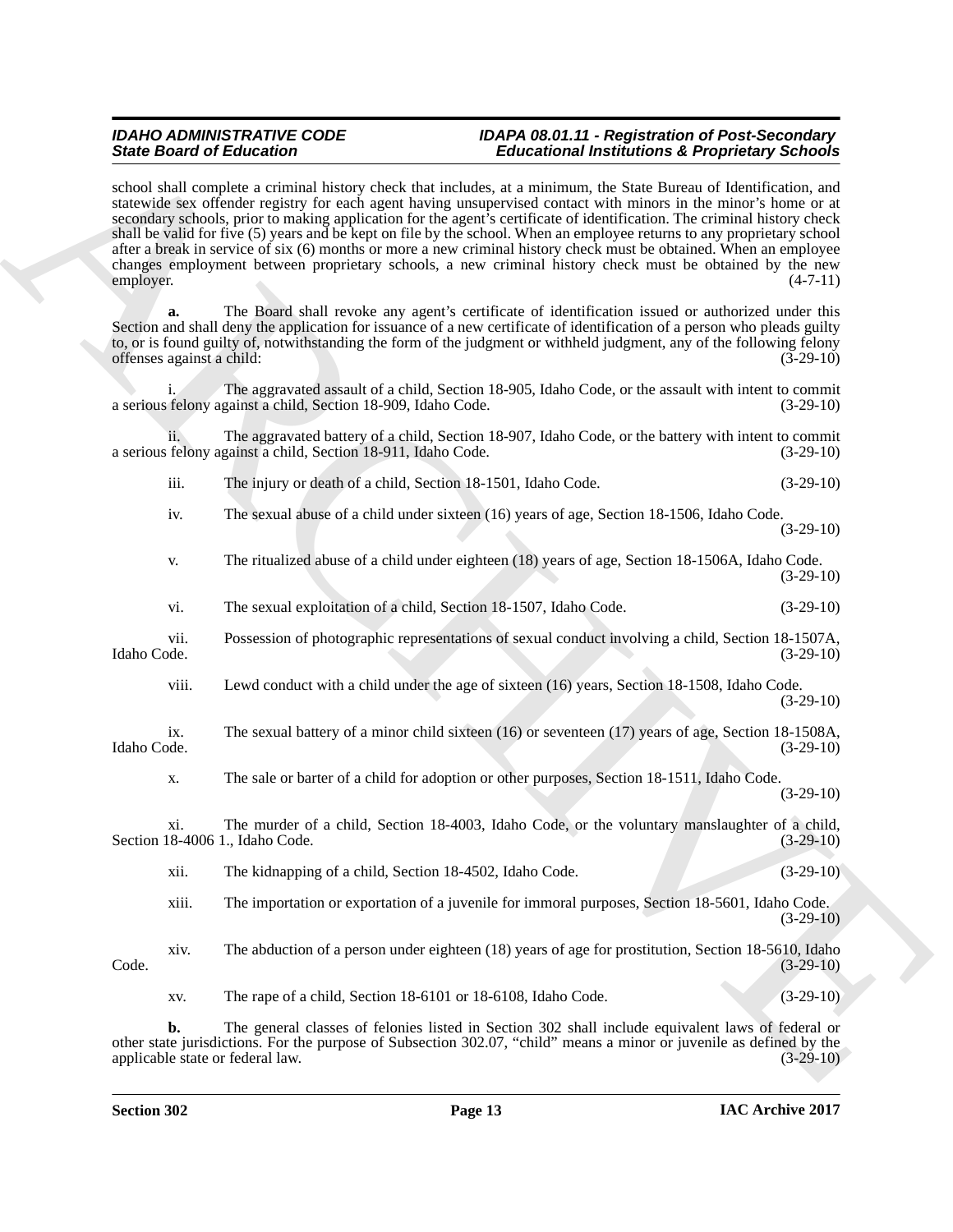<span id="page-13-9"></span>**08.** Surety Bond. Each proprietary school shall comply with the provisions in Section 33-2406, Idaho (4-9-09) lating to a surety bond. Code, relating to a surety bond.

Since Board of Enlocation 1140<br>
(the main point of the position in the point of the point of the point of the point of the point of the point of the point of the point of the point of the point of the point of the point o **a.** The amount of the surety bond shall be not less than the total tuition and fees to be collected by the school from its students, currently engaged in instructional activities, that covers the period from the beginning through completion of the course of instruction the student has contracted and paid for. This amount shall be based upon the projected tuition and fee revenue for the coming registration year, subject to modification in the event a school experiences significant changes in tuition and fee revenue during the current year. The Executive Director shall determine the appropriate format and method by which this bond value is to be calculated and reported.

(3-29-12)

**b.** Schools must keep a valid bond in force, via periodic renewal as needed, throughout the entire registration year with no lapse in coverage. Schools shall ensure that all bonds include "extended coverage" clauses to remain in effect for one hundred twenty (120) days after the date of a school's closure. (3-29-12)

**c.** No party to the surety bond may cancel without one hundred twenty (120) day prior notice to all neulating the Office of the State Board of Education. (3-29-10) parties, including the Office of the State Board of Education.

**d.** The Board shall be the beneficiary of the bond and shall oversee the distribution of funds to students who file claims. Schools shall provide proof of the required bond and submit said documentation with their registration applications. (3-29-10) registration applications.

#### <span id="page-13-0"></span>**303. -- 399. (RESERVED)**

#### <span id="page-13-8"></span><span id="page-13-1"></span>**400. ENFORCEMENT.**

The Board, acting by and through its Executive Director may initiate on its own initiative any investigation relating to a violation of the state laws or rules relating to the requirement that an institution or school register with the Board pursuant to Title 33, Chapter 24, Idaho Code. (3-29-12)

### <span id="page-13-2"></span>**401. -- 499. (RESERVED)**

#### <span id="page-13-4"></span><span id="page-13-3"></span>**500. COMPLAINTS.**

A complaint concerning an institution or school operating in the State of Idaho (maintaining an Idaho presence) that pertains to a matter described herein shall be reviewed and acted upon as appropriate in accordance with the specific procedures described below:

<span id="page-13-6"></span>**01. Violations of State Consumer Protection Laws**. A complaint alleging a violation of Idaho consumer protection laws shall be instituted, reviewed, and acted upon in accordance with IDAPA 04.02.01, "Idaho Rules of Consumer Protection, Office of the Attorney General." (3-29-12) Rules of Consumer Protection, Office of the Attorney General."

<span id="page-13-7"></span>**02. Violations of State Laws or Rules Related to the Registration of Postsecondary Educational Institutions and Proprietary Schools**. A complaint alleging violations of state laws or rules related to the requirement that an institution or school register with the Board shall be submitted in writing to the Board's Executive Director for investigation and appropriate enforcement action, including the remedies specified in Section 33-2408,<br>(3-29-12) Idaho Code. (3-29-12)

### <span id="page-13-5"></span>**03. Complaints Related to Quality of Education, or Other Matters**. (3-29-12)

**a.** A complaint relating to the quality of education provided by an institution or school or accreditation matters, or any other matter related to the operations or practices of an institution or school other than a state consumer protection matter, shall be submitted on a form provided by the Board to the Executive Director for<br>(3-29-12) review and appropriate action.

**b.** If after initial review the Executive Director determines that the complaint relates to the quality of education or accreditation matters, the Executive Director may refer the matter to the accreditation organization of the institution or school at issue for review and recommendation. If a matter referred to an accreditation organization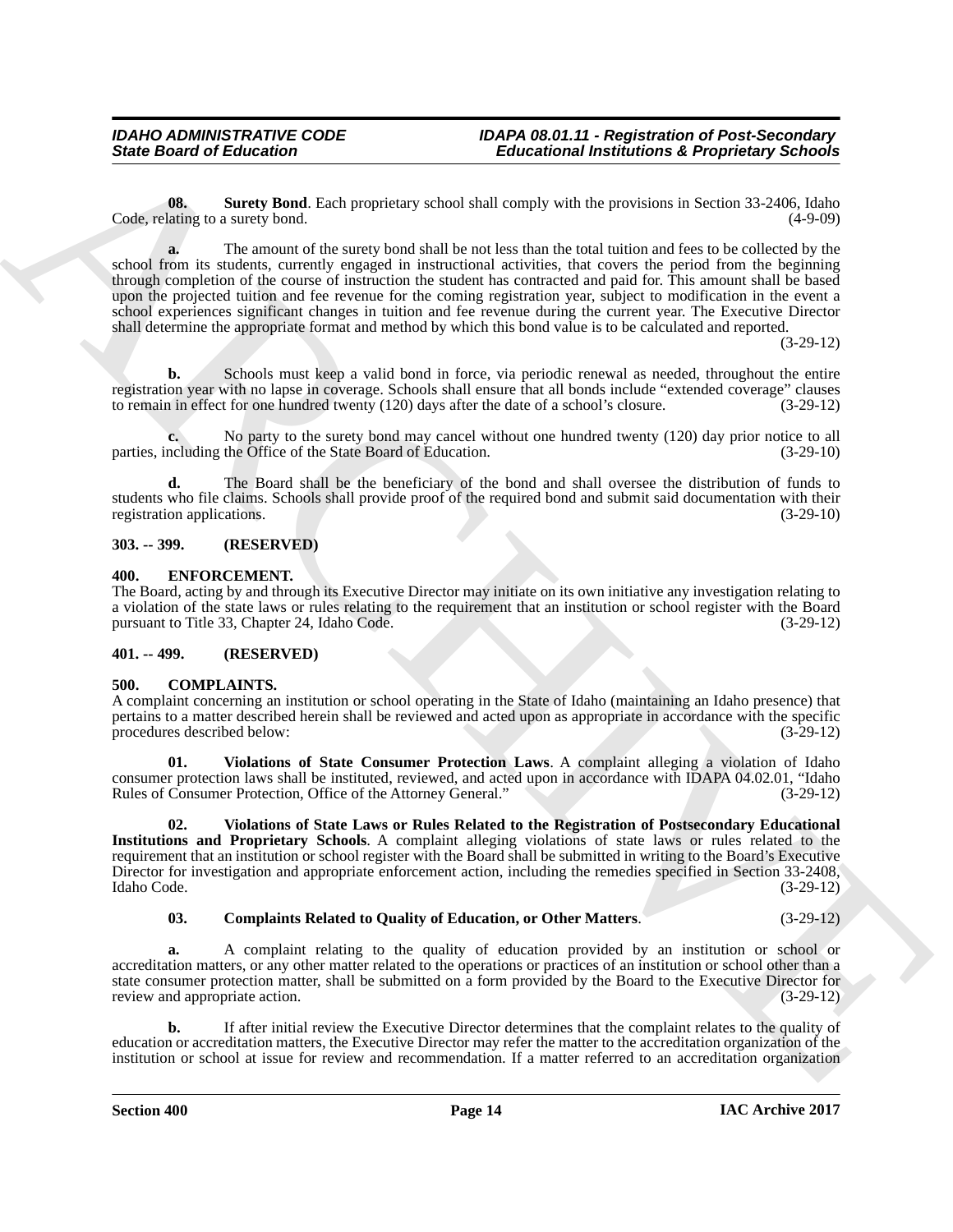results in resolution of the complaint to the satisfaction of the complainant, then the matter shall be considered resolved and there shall be no further action on the matter. If the matter is not successfully resolved, then the Executive Director will review the recommendation of the accreditation organization and follow the procedures for investigations of complaints described in Subsection 500.03.c. of these rules. (3-29-12)

Since the projection of the southern of the statistics of the contention of the statistics of the projection of the statistics of the statistics of the statistics of the statistics of the statistics of the statistics of t **c.** If the complaint pertains to any other matter related to the operations or practices of an institution or school, other than a state consumer protection matter, then the Executive Director will review the complaint to determine whether such complaint falls within the regulatory authority of the Board. If it does not, then Board office will notify the complainant in writing of such determination, and may offer referral of such matter to an appropriate agency or entity. If after initial review the Executive Director determines that the complaint falls within the regulatory authority of the Board, then Board staff will notify both the complainant and the respondent institution or school of the complaint resolution process to be utilized and applicable timelines. The review and investigation of a complaint shall occur as expeditiously as possible. The parties may be asked to respond in writing to the complaint, to submit to interviews, and to provide additional records, documents, statements, or other collateral information as necessary. Any request by the investigator for additional information related to such complaint must be provided promptly. The Board's investigator will review the materials submitted by all parties and at the conclusion of the investigation prepare a summary of the allegations, the investigator's findings, and a recommendation for disposition to the Executive Director. If the Executive Director determines that the facts indicate a probable violation of law or rule over which the Board has regulatory authority, then the Executive Director shall issue a written decision on the disposition of such complaint. Within thirty (30) days after a decision is issued a party aggrieved by such decision may file with the Executive Director a request for a hearing. The provisions of the Idaho Administrative Procedure Act, Chapter 52, Title 67, Idaho Code, shall apply to such hearing and to judicial review of such decision. (3-29-12)

**d.** If the Board office receives a complaint relating to an institution or school that is exempt from registration under Idaho law or these rules, and such institution or school has not elected to voluntarily register, then such institution or school shall be responsible for reimbursing the Board office for the actual costs incurred to process and act on such complaint. (3-29-12) and act on such complaint.

#### <span id="page-14-0"></span>**501. -- 999. (RESERVED)**